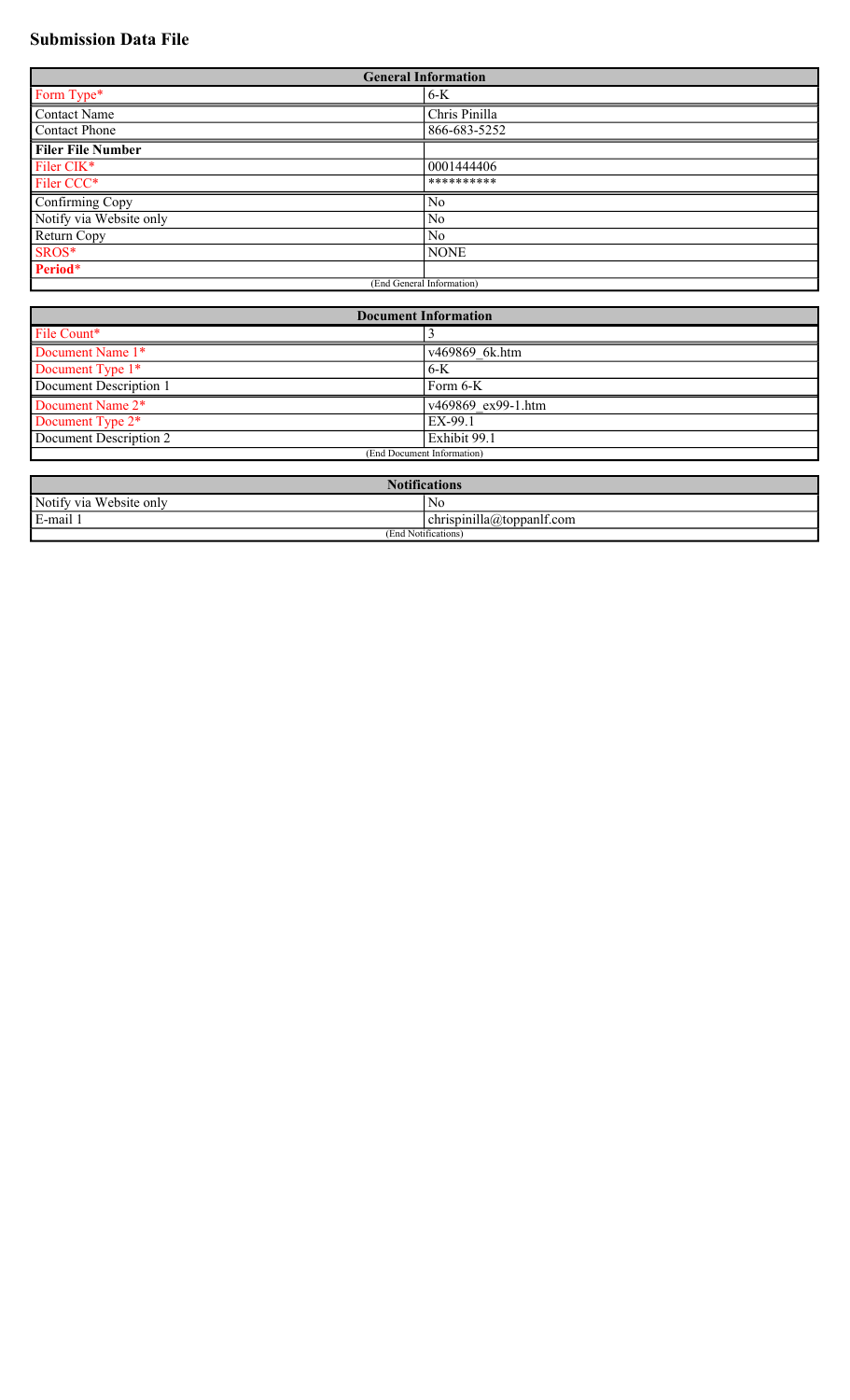## **UNITED STATES SECURITIES AND EXCHANGE COMMISSION Washington, D.C. 20549**

#### **FORM 6-K**

#### **REPORT OF FOREIGN PRIVATE ISSUER PURSUANT TO RULE 13a-16 OR 15d-16 UNDER THE SECURITIES EXCHANGE ACT OF 1934**

For the month of June, 2017 Commission File Number 001-34175

ECOPETROL S.A.

(Exact name of registrant as specified in its charter)

N.A.

(Translation of registrant's name into English)

COLOMBIA

(Jurisdiction of incorporation or organization)

Carrera 13 No. 36 – 24

BOGOTA D.C. – COLOMBIA

(Address of principal executive offices)

Indicate by check mark whether the registrant files or will file annual reports under cover of Form 20-F or Form 40-F.

Form 20-F  $\boxtimes$  Form 40-F  $\Box$ 

Indicate by check mark if the registrant is submitting the Form 6-K in paper as permitted by Regulation S-T Rule 101(b)(1)

 $Yes \Box$  No  $\boxtimes$ 

Indicate by check mark if the registrant is submitting the Form 6-K in paper as permitted by Regulation S-T Rule 101(b)(7)

 $Yes \Box$  No  $\boxtimes$ 

Indicate by check mark whether the registrant by furnishing the information contained in this form is also thereby furnishing the information to the Commission pursuant to Rule 12g3-2(b) under the Securities Exchange Act of 1934.

 $Yes \Box$  No  $\boxtimes$ 

If "Yes" is marked, indicate below the file number assigned to the registrant in connection with Rule 12g3-2(b): 82- N/A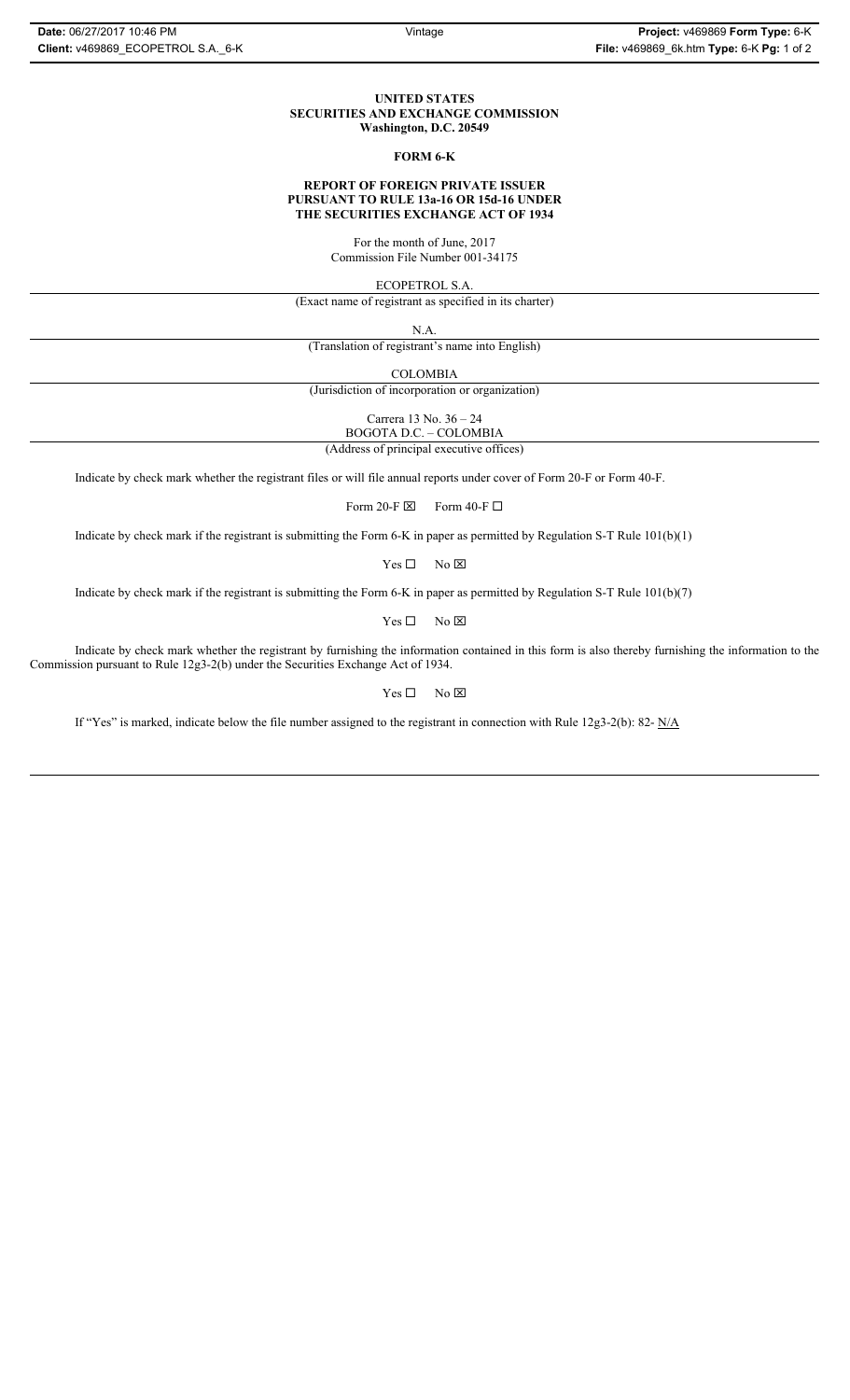| Date: 06/27/2017 10:46 PM          | Vintage | Project: v469869 Form Type: 6-K           |
|------------------------------------|---------|-------------------------------------------|
| Client: v469869 ECOPETROL S.A. 6-K |         | File: v469869_6k.htm Type: 6-K Pg: 2 of 2 |

# **SIGNATURES**

Pursuant to the requirements of the Securities Exchange Act of 1934, the registrant has duly caused this report to be signed on its behalf by the undersigned, thereunto duly authorized.

Ecopetrol S.A.

By: /s/ María Fernanda Suárez

Name: María Fernanda Suárez Title: Chief Financial Officer

Date: June 28, 2017